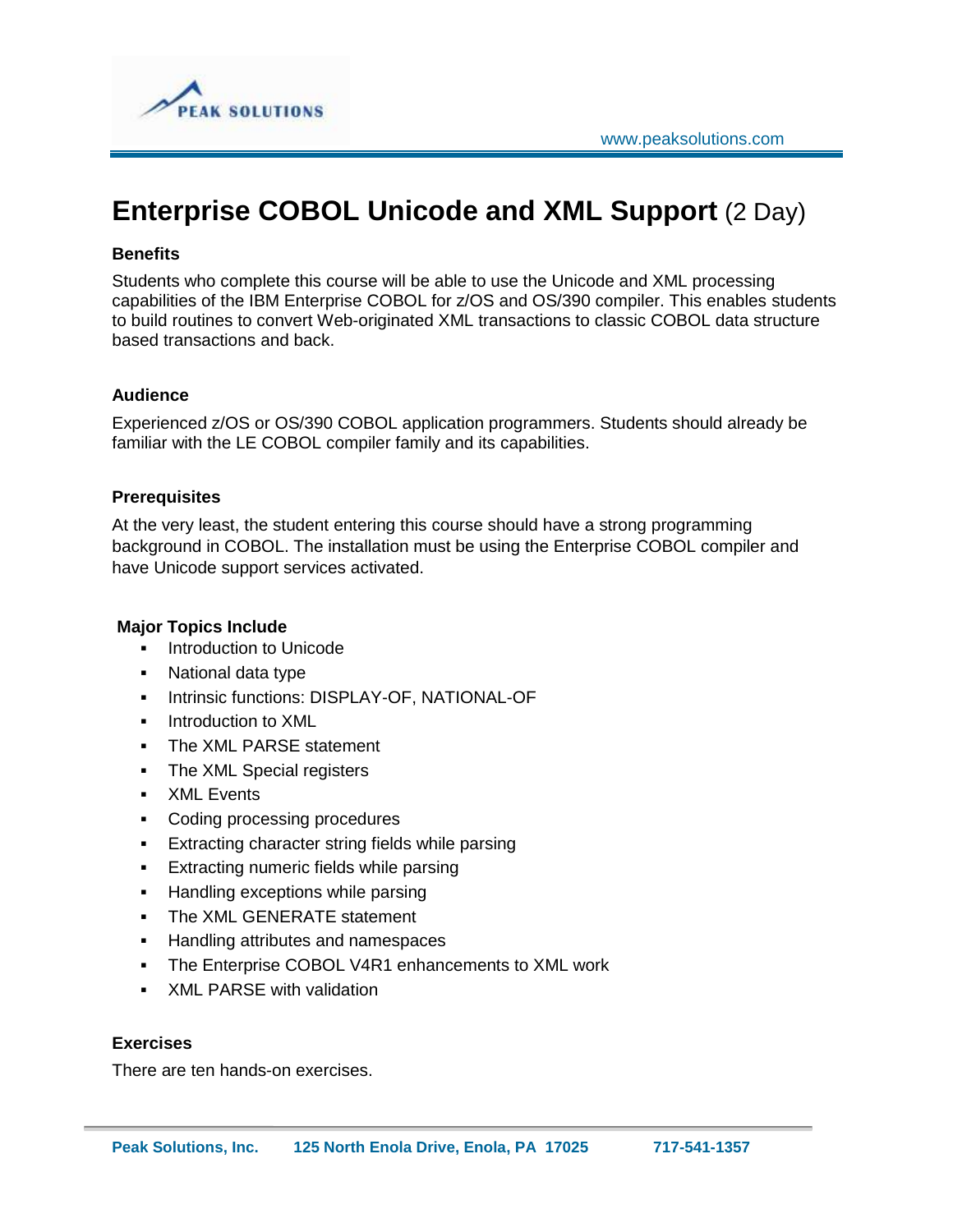# **Course Objectives**

On successful completion of this course, the student, with the aid of the appropriate reference materials, should be able to:

- 1. Describe the attributes of Unicode, and explain the difference between the three formats of Unicode data (UTF-8,UTF-16, UTF-32)
- 2. Code Unicode data items, Unicode literals, and Unicode hex literals in COBOL programs
- 3. Use intrinsic functions to convert between code pages including EBCDIC, ASCII, and Unicode
- 4. Describe the basic rules for XML document structure
- 5. Invoke the IBM high speed XML parser from a COBOL program to extract data from an XML document into a COBOL record structure
- 6. Use the XML GENERATE statement to create XML data from a COBOL data structure
- 7. Use Enterprise COBOL 4.1 or later facilities to work with namespaces and attributes, and to parse XML documents a record or a segment at a time
- 8. Use Enterprise COBOL 4.2 or later to validate an XML document against a schema stored in an external file or an internal data item.

#### **Enterprise COBOL Unicode and XML Support - Topical Outline**

COBOL Support For Unicode What Is Unicode? Unicode Support in Enterprise COBOL When Will You Need To Use Unicode Support? Things To Watch Out For Computer Exercise: Set Up and Handling Unicode

COBOL Support for XML: The Set Up What is XML? Processing XML Documents Preparing to Use the COBOL XML Parser Computer Exercise: Prepare Data for Parsing

COBOL Support for XML: XML PARSE The XML PARSE Statement The XML Special Registers The XML Events Coding the Processing Procedure Computer Exercise: Basic XML Parsing